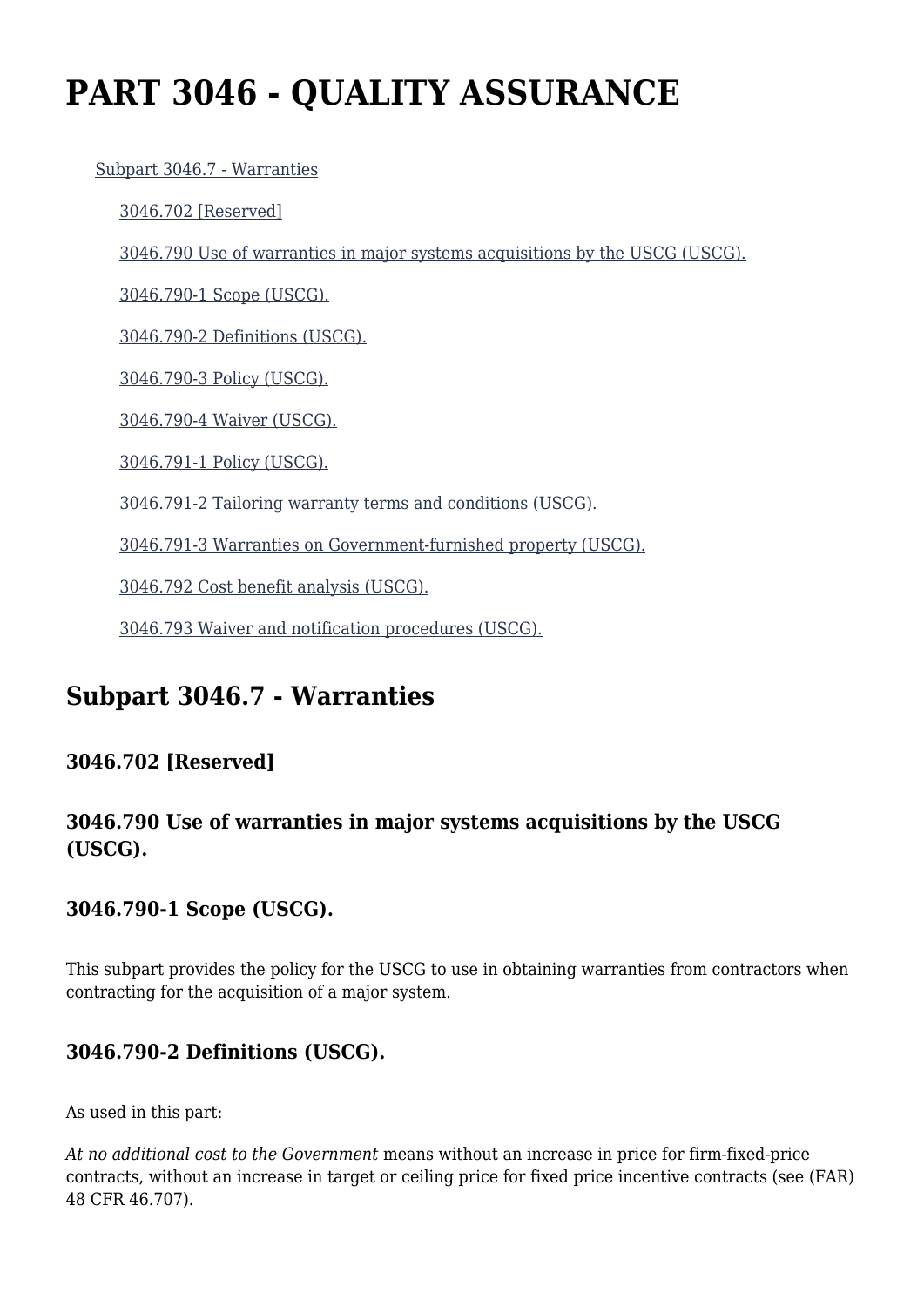*Defect* means any condition or characteristic in any supplies or services furnished by the contractor under the contract that is not in compliance with the requirements of the contract.

*Design and manufacturing requirement* means structural and engineering plans and manufacturing particulars, including precise measurements, tolerances, materials and finished product tests for the major system being produced.

*Performance requirements* means the operating capabilities, maintenance, and reliability characteristics of a system that are determined to be necessary for it to fulfill the requirement for which the system is designed.

#### **3046.790-3 Policy (USCG).**

(a) *Major Systems.* The use of warranties by the USCG in the procurement of major systems valued at \$10,000,000 or higher is mandatory, unless waived (see (HSAR) 48 CFR [3046.790-4](https://origin-www.acquisition.gov/%5Brp:link:hsar-part-3046%5D#Section_3046_790_4_T48_7021445116)).

(b) Any warranty on major system acquisitions shall not apply in the case of any system or component thereof which has been furnished by the Government to a contractor except as indicated in paragraph (c)(4) of this section.

(c) When drafting warranty provisions/clauses for major systems acquisitions, the contracting officer shall ensure that the items listed at the Homeland Security Acquisition Manual (HSAM) Chapter 3046 have been considered. The warranty shall also meet the following requirements:

(1) For systems or components that are commercially available, such warranty as is normally provided by the manufacturer or supplier shall be obtained in accordance with (FAR) 48 CFR 46.703(d) and 46.710(b)(2).

(2) For systems or components provided in accordance with either design and manufacturing or performance requirements as specified in the contract or any modification to that contract, a warranty of compliance with the stated requirements shall be obtained.

(3) Any warranty obtained shall specifically exclude coverage for combat damage.

(4) A contractor for a major systems acquisition shall not be required to provide the warranties specified in this section on any property furnished to that contractor by the Government except for defects in installation.

#### **3046.790-4 Waiver (USCG).**

(a) The Secretary of Homeland Security may waive the requirement for a warranty for USCG major system acquisitions when the waiver is in the interest of national defense or if the warranty obtained would not be cost beneficial. A waiver may be granted provided that the Committees on Appropriations of the Senate and the House of Representatives, the Committee on Commerce, Science and Transportation of the Senate, and the Committee on Merchant Marine and Fisheries of the House of Representatives are notified, in writing, of the Secretary's intention to waive the warranty requirements and the reasons supporting such a determination, prior to granting the waiver.

The request for Secretarial waiver shall include, as a minimum: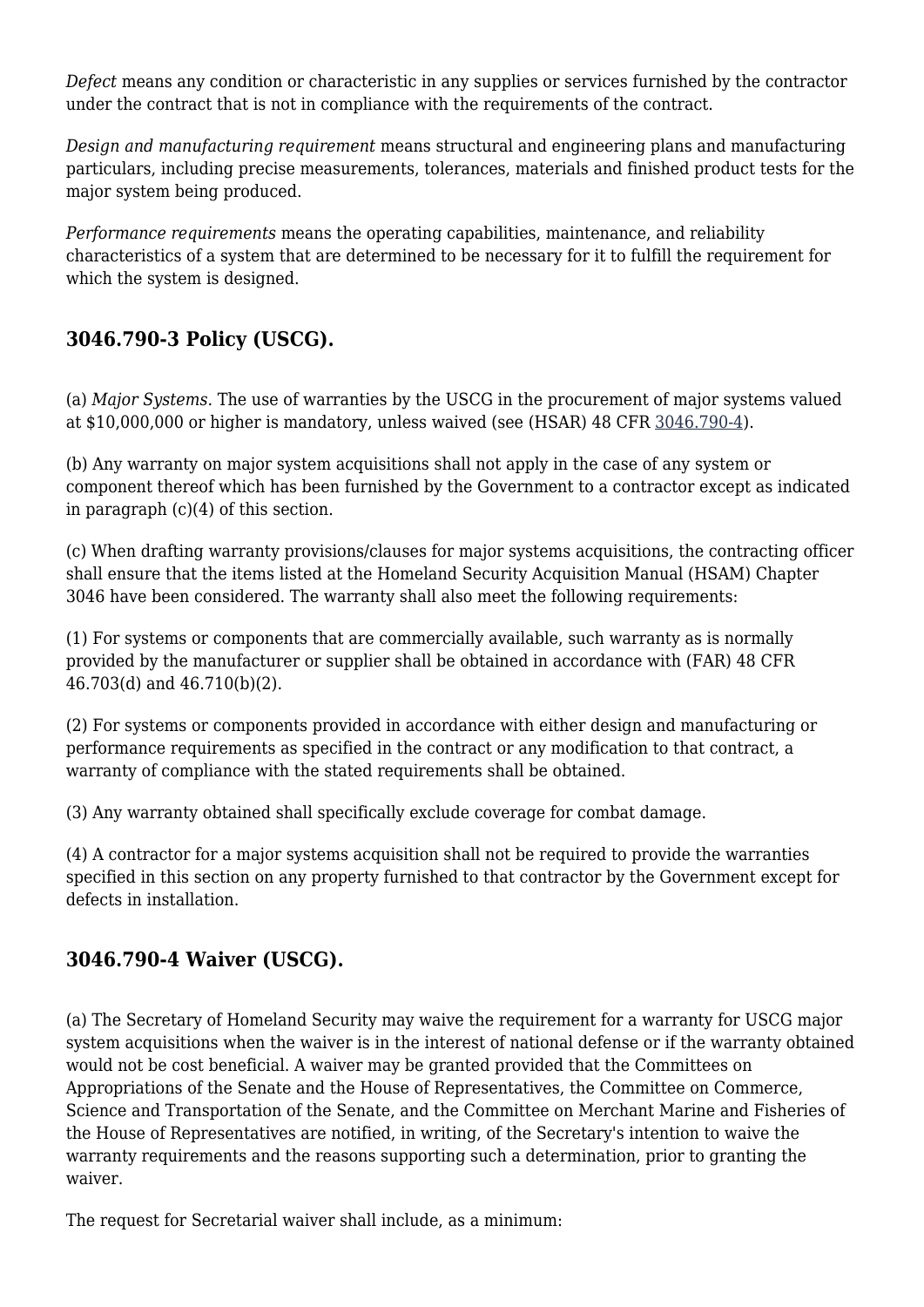(1) A brief description of the major system and its stage of production (e.g., the number of units delivered and anticipated to be delivered during the life of the program);

(2) The specific waiver requested, the duration of the waiver if it is to involve more than one contract, and the rationale for the waiver; and

(3) All documentation supporting the request for waiver, such as a cost-benefit analysis.

(b) The waiver request shall be forwarded to the Secretary, via the CPO. The USCG shall maintain a written record of each waiver granted and the Congressional notification and report made, together with supporting documentation.

#### **3046.791-1 Policy (USCG).**

The USCG shall include a warranty in all contracts for major systems acquisitions. When drafting warranty provisions/clauses for major systems acquisitions, the contracting officer shall ensure that the items listed at (HSAR) 48 CFR 3046.706 have been considered. The warranty shall also meet the following requirements:

(a) For systems or components which are commercially available, such warranty as is normally provided by the manufacturer or supplier shall be obtained in accordance with (FAR) 48 CFR 46.703(d) and (FAR) 48 CFR 46.710(b)(2).

(b) For systems or components provided in accordance with either design and manufacturing or performance requirements as specified in the contract or any modification to that contract, a warranty of compliance with the stated requirements shall be obtained.

(c) The warranty provided under paragraph (b) of this section shall provide that in the event the major system or any component thereof fails to meet the terms of the warranty provided, the contracting officer may:

(1) Require the contractor to promptly take such corrective action as the contracting officer determines to be necessary at no additional cost to the Government, including repairing or replacing all parts necessary to achieve the requirements set forth in the contract;

(2) Require the contractor to pay costs reasonably incurred by the United States in taking necessary corrective action; or

(3) Equitably reduce the contract price.

(d) Any warranty shall specifically exclude coverage of combat damage.

### **3046.791-2 Tailoring warranty terms and conditions (USCG).**

(a) As the objectives and circumstances vary considerably among major systems acquisition programs, contracting officers shall appropriately tailor the warranty on a case-by-case basis, including remedies, exclusions, limitations and durations, provided the tailoring is consistent with the specific requirements of this subpart and (FAR) 48 CFR 46.706.

(b) Contracting officers of major systems acquisitions may exclude from the terms of the warranty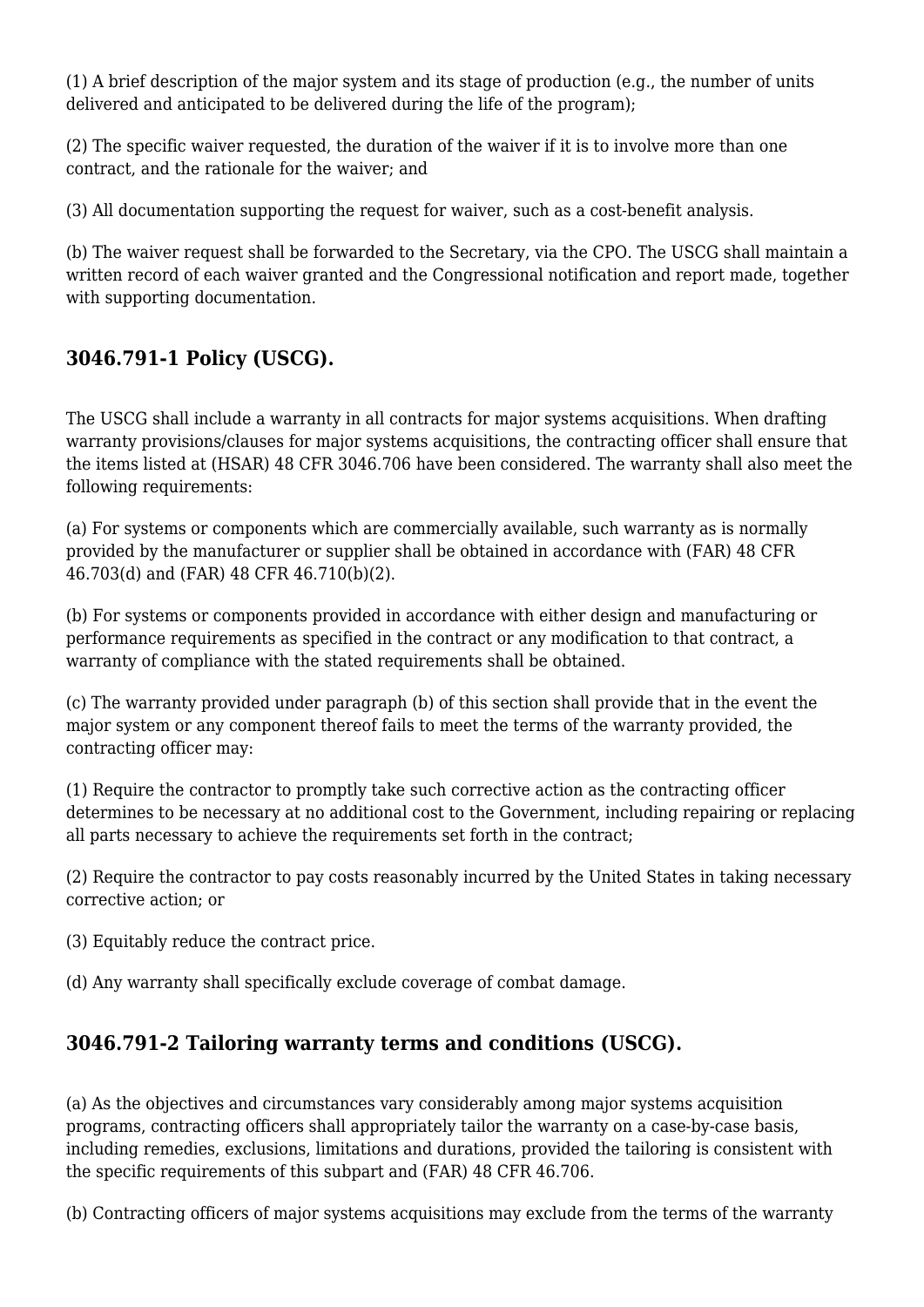certain defects for specified supplies (exclusions) and may limit the contractor's liability under the terms of the warranty (limitations), as appropriate, if necessary to derive a cost-effective warranty in light of the technical risk, contractor financial risk, or other program uncertainties.

(c) Contracting officers are encouraged to structure a broader and more comprehensive warranty where such is advantageous. Likewise, the contracting officer may narrow the scope of a warranty when appropriate (e.g., where it would be inequitable to require a warranty of all performance requirements because a contractor had not designed the system).

(d) Contracting officers shall not include in a warranty clause any terms that require the contractor to incur liability for loss, damage, or injury to third parties.

#### **3046.791-3 Warranties on Government-furnished property (USCG).**

A contractor for a major systems acquisition shall not be required to provide the warranties specified in (HSAR) 48 CFR [3046.790-1](https://origin-www.acquisition.gov/%5Brp:link:hsar-part-3046%5D#Section_3046_790_1_T48_7021445113) on any property furnished to that contractor by the Government except for:

(a) Defects in installation; and

(b) Installation or modification in such a manner that invalidates a warranty provided by the manufacturer of the property.

#### **3046.792 Cost benefit analysis (USCG).**

If a specific warranty is considered not to be cost beneficial by the contracting officer, a waiver request shall be initiated in accordance with guidance at (HSAR) 48 CFR [3046.793.](https://origin-www.acquisition.gov/%5Brp:link:hsar-part-3046%5D#Section_3046_793_T48_70214451111)

#### **3046.793 Waiver and notification procedures (USCG).**

(a) The Secretary of Homeland Security, without delegation, may waive the requirement for a warranty for USCG major system acquisitions when the waiver is in the interest of national defense or if the warranty obtained would not be cost beneficial. A waiver may be granted provided that the Committees on Appropriations of the Senate and the House of Representatives, the Committee on Commerce, Science and Transportation of the Senate, and the Committee on Merchant Marine and Fisheries of the House of Representatives are notified, in writing, of the Secretary's intention to waive the warranty requirements and the reasons supporting such a determination prior to granting the waiver. The request for Secretarial waiver shall include, as a minimum:

(1) A brief description of the major system and its stage of production (e.g., the number of units delivered and anticipated to be delivered during the life of the program);

(2) The specific waiver requested, the duration of the waiver if it is to involve more than one contract, and the rationale for the waiver; and

(3) All documentation supporting the request for waiver, such as a cost-benefit analysis.

(b) The waiver request shall be forwarded to the Secretary, via the CPO. The USCG shall maintain a